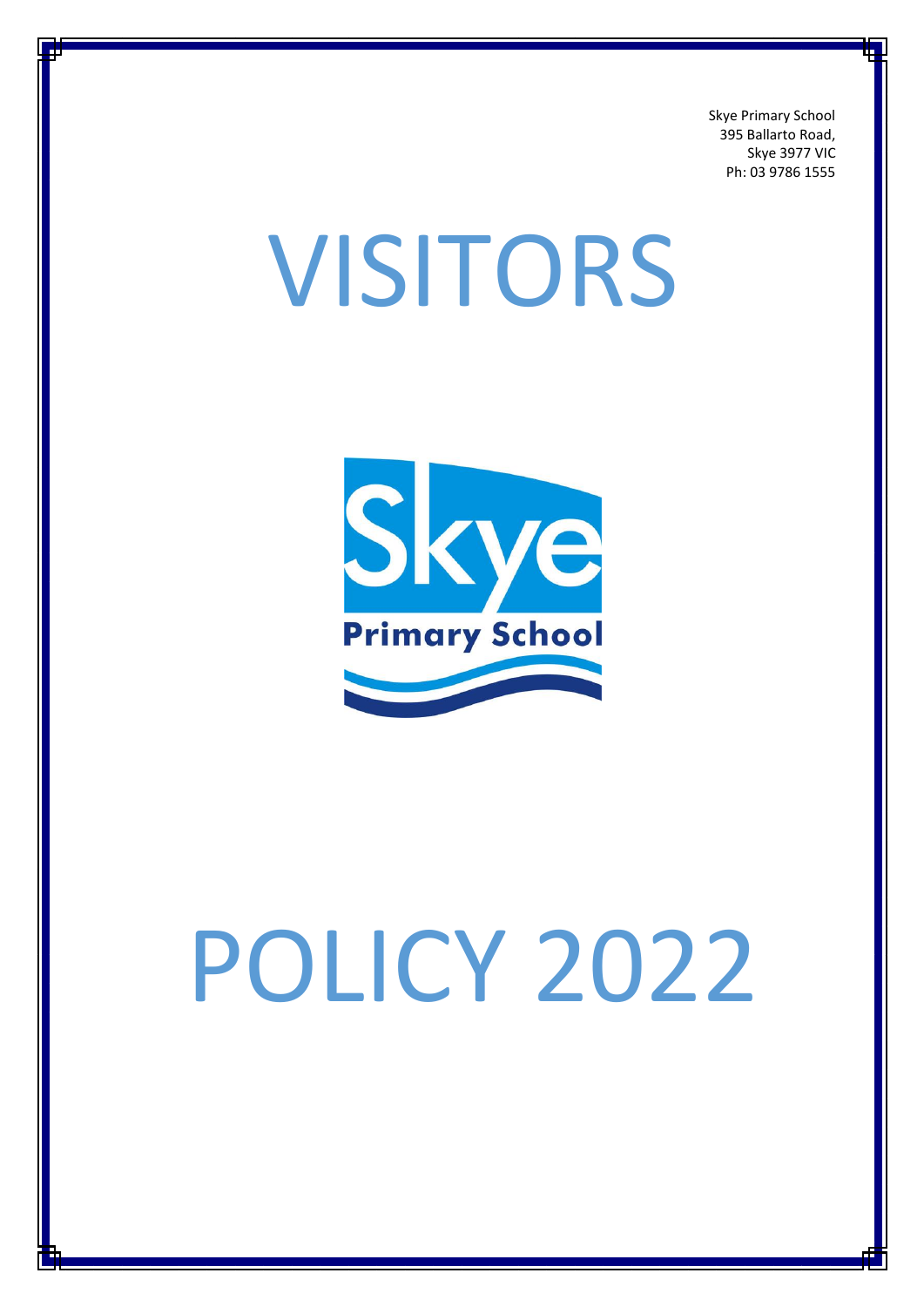

#### *Skye Primary School*

**Visitors Policy 2022**

**Developed:** 17/06/2022 **Approved:** Jane Briffa **Review:** 17/06/2024



#### **Help for non-English speakers**

If you need help to understand the information in this policy, please contact Skye Primary School Administration Office via telephone: 03 9786 1555 or email: [skye.ps@education.vic.gov.au](mailto:skye.ps@education.vic.gov.au)

# PURPOSE

To provide a safe and secure learning and teaching environment for students and staff by establishing processes to monitor and manage visitors to Skye Primary School.

# **SCOPE**

This policy outlines our school's arrangements for visitors who attend school grounds when the school is open for instruction between the hours of 8:00am to 4:00pm, including parents, contractors, breakfast club etc. Outside of these times, our front office is not staffed, and this policy does not apply.

# **DEFINITIONS**

*Child-related work*: As defined by the *Worker Screening Act 2020* (Vic), child-related work is work that usually involves direct contact (including in person, over the phone, written and online communication) with a child that is a central part of that person's duties. It does not include work that involves occasional direct contact with children that is incidental to the work.

# **POLICY**

Skye Primary School strives to create an open and inclusive school community and encourages parents and carers to be actively involved in their child's development and education. We also strive to foster strong partnerships with local community services, schools and other organisations.

Skye Primary School is not a public place. The principal has the authority to permit or deny entry to school grounds, and encourages all visitors to familiarise themselves with our school's *Statement of Values and School Philosophy, Child Safety Policy, Child Safety Code of Conduct, Volunteers Policy.* 

From time to time, different members of the public may visit our school. Visitors may include, but are not limited to:

- parents
- volunteers see our school's Volunteers Policy for more information
- prospective parents, students and employees
- invited speakers, sessional instructors and others addressing learning and development
- public officials (e.g. Members of Parliament, local councillors)
- persons conducting business e.g.: uniform suppliers, booksellers, official school photographers, commercial salespeople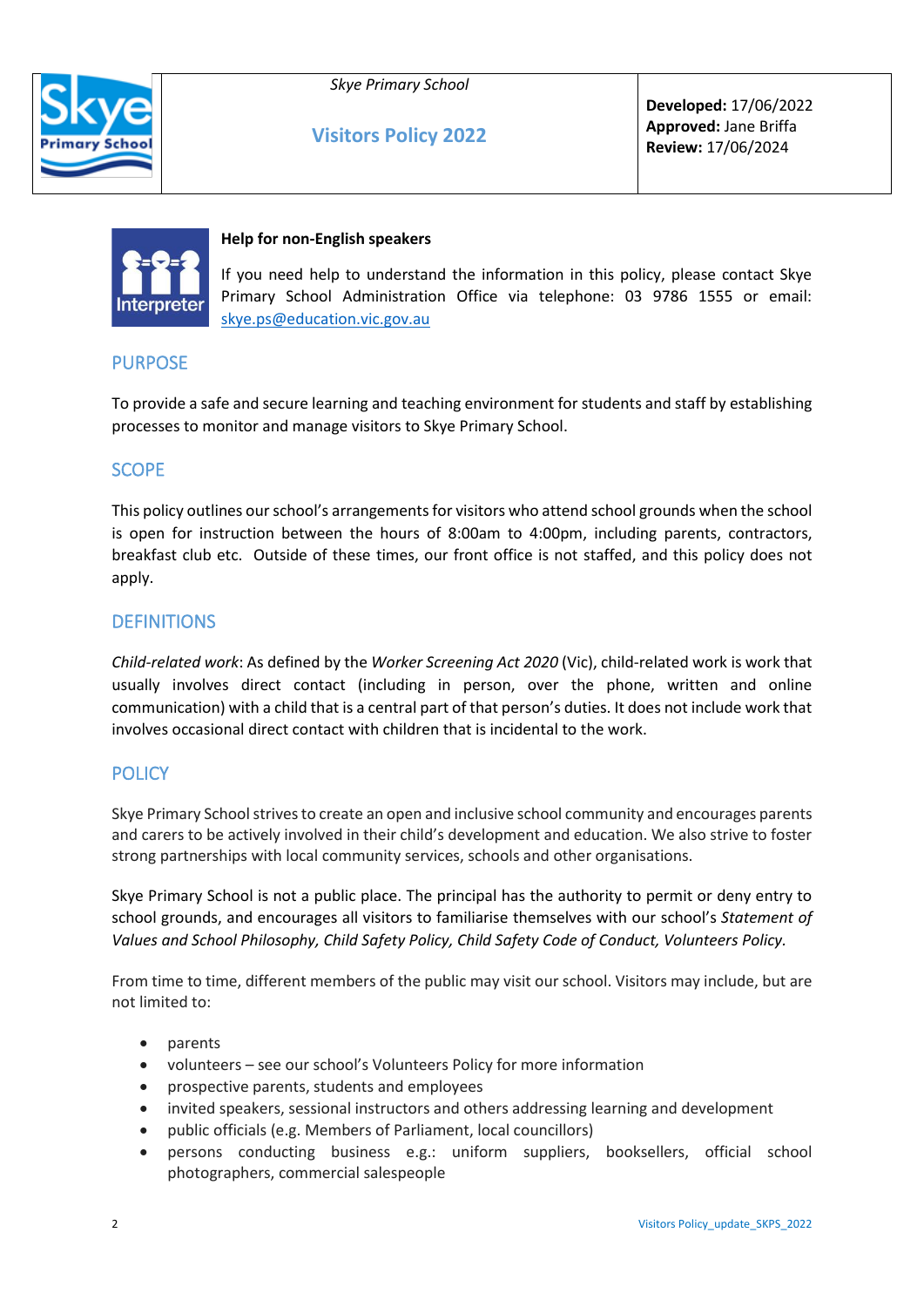- tradespeople
- children's services agencies
- Department of Families, Fairness and Housing workers
- Victoria Police
- persons authorised to enter school premises (e.g. Worksafe inspectors, health officers etc)
- other Department of Education and Training staff (including allied health staff) or contractors
- NDIS therapists or other allied health or health practitioners.

#### **Sign in procedure**

All visitors to Skye Primary School are required to report to the school office on arrival (see exceptions below in relation to parents/carers). Visitors must

Record their name, signature, date and time of visit and purpose of visit in visitors sign in register via hard copy sign in sheet or the laptop.

- provide proof of identification to office staff upon request
- produce evidence of their valid Working with Children Clearance where required by this policy (see below)
- wear a visitor's name tag at all times
- follow instruction from school staff and abide by all relevant school policies relating to appropriate conduct on school grounds including [insert relevant policies eg: Child Safety Code of Conduct, Respect for School Staff, Statement of Values and School Philosophy etc] as well as Department policies such as the [Sexual Harassment Policy](https://www2.education.vic.gov.au/pal/sexual-harassment/overview) and Workplace Bullying [Policy](https://www2.education.vic.gov.au/pal/workplace-bullying/policy)
- return to the office upon departure, sign out.

Skye Primary School will ensure that our school's Child Safety Code of Conduct is available and visible to visitors when they sign in.

#### **COVID-19 vaccination information**

Our school follows Department of Education and Training policy with respect to the requirements relating to attendance on school sites and COVID-19 vaccinations.

For further information, refer to:

• COVID-19 Vaccinations – [Visitors and Volunteers on School Sites](https://www2.education.vic.gov.au/pal/covid-19-vaccinations-visitors-volunteers/policy)

#### **Working with Children Clearance and other suitability checks**

For Working with Children (WWC) Check and other suitability check requirements relating to parents/carers and other volunteers working with students please see our Volunteers Policy

All visitors who are engaged in **child-related work** (see definition above) must have a valid WWC Clearance. Additional suitability checks may also be required such as reference, proof of identity, qualification and work history involving children checks.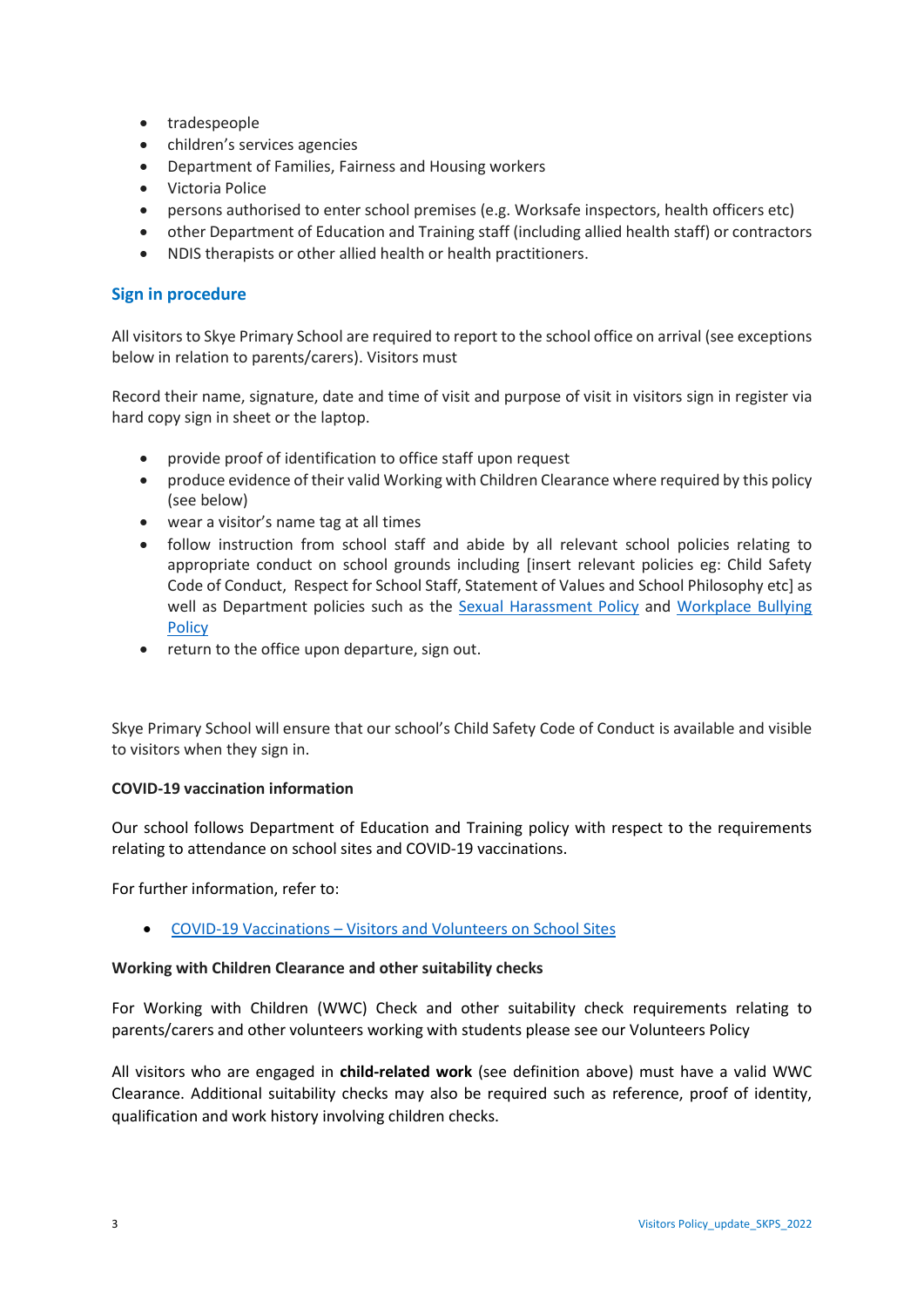In some circumstances, visitors to Skye Primary School who are **not** engaged in child-related work will also be required to produce a valid WWC Clearance depending on the particular circumstances of their visit. For example, Skye Primary School will require a valid WWC Clearance for:

- **visitors who will be working regularly with children** during the time they are visiting, even though direct contact with children is not a central part of their normal duties
- **visitors (e.g. contractors)**, who will regularly be performing unsupervised work at the school during school hours or any other time where children are present. Further background checks, including references, may also be requested at the discretion of the principal.

Visitors who will be working in areas away from students (e.g. a visiting auditor who will be located in the front office with administration staff) or who will be supervised and accompanied by a staff member during their visit (e.g. a Member of Parliament, a journalist, a prospective parent on a school tour) will not be required to have a WWC Clearance.

Sworn Victoria Police officers or sworn Australian Federal Police officers are exempt from requiring a WWC Check, but may be asked to verify that they are sworn officers by providing proof of identification.

# **Invited speakers and presenters**

On occasion, Skye Primary School may invite external speakers or providers to deliver incursions, presentations, workshops and special programs for our students. Consistent with Department of Education and Training requirements, Skye Primary School will:

- ensure that the content of presentations and programs by external providers contributes to the educational development of our students and is consistent with curriculum objectives
- ensure that any proposed visit, programs or content delivered by visitors complies with the requirement that education in Victorian government schools is and is consistent with the values of public education, Department policies and the *Education and Training Reform Act 2006* (Vic). In particular, programs delivered by visitors are to be delivered in a manner that supports and promotes the principles and practice of Australian democracy including a commitment to:
	- o elected government
	- o the rule of law
	- o equal rights for all before the law
	- o freedom of religion, speech and association
	- o the values of openness and tolerance
	- o respect for the range of views held by students and their families.

# **Parent visitors**

We understand that there may occasionally be a reason why a parent or carer may want to speak to or see their child at school, during school hours.

If there is a particular pressing or unavoidable issue that cannot wait until the end of the school day, we ask that parents or carers call the school office to make the request to speak to or see their child during school hours.